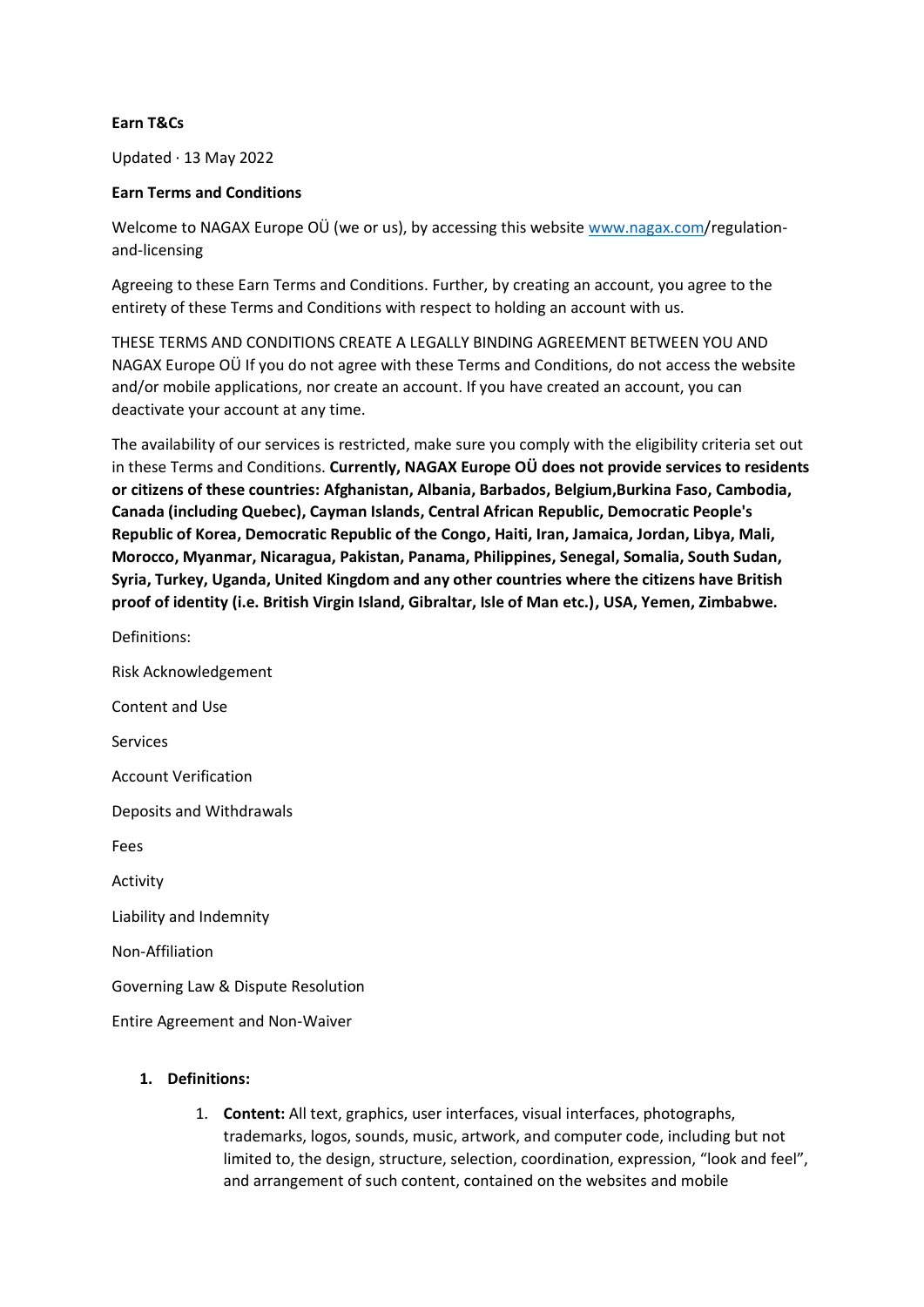applications are owned, controlled or licensed by or to NAGAX Europe OÜ, and is protected by trade dress, copyright, patent and trademark laws, and various other intellectual property rights and unfair competition laws.

- 2. **Services:** NAGAX Europe OÜ provides the digital solution to buy the cryptocurrency with possibility to hold the coins with some profit as indicated on our website in the terms of the each particular product.
- 3. **NAGA X Account:** An account created and held by NAGAX Europe OÜ. It's access, use or deletion is your complete control. NAGAX Europe OÜ has no authorization nor access to your NAGA X Account or initiate transactions from your NAGAX Europe OÜ Account.
- 4. **Virtual Currency, Digital Assets, Cryptocurrency (used interchangeably):** Means a value represented in digital form, which is digitally transferable, preservable or tradable and which natural persons or legal persons accept as a payment instrument, but that is not the legal tender of any country or funds for the purposes of Article 4(25) of Directive 2015/2366 of the European Parliament and of the Council on payment services in the internal market.

## **2. Risk Acknowledgement**

- 1. The value of a virtual currency is highly volatile, the value can go up or down at any time and there can be a substantial risk that you lose money buying, selling, holding, or investing in virtual currency.
- 2. You should carefully consider whether the buying and/or holding of virtual currency is suitable for you in light of your own financial condition and circumstances.
- 3. We do not own or control the underlying software protocols which govern the operation of virtual currency, generally, the underlying software protocols are 'open source' and anyone can use, copy, modify, and distribute them. We do not assume any responsibility for the operation of underlying software protocols and are not capable of guaranteeing its functionality, security, or availability. You acknowledge and accept the risk that underlying software protocols relating to any virtual currency you store in your virtual currency wallet may change.
- 4. Once a withdrawal of virtual currency has been requested from your account, there is no way for us to reverse the transaction. You and you alone hear all the responsibility of any withdrawal transaction.
- 5. BY OPENING A NAGAX EUROPE OÜ ACCOUNT YOU ACKNOWLEDGE YOUR ACCEPTANCE AND UNDERSTANDING OF ALL THE RISKS ASSOCIATED WITH VIRTUAL CURRENCY.

#### **3. Content and Use**

1. All text, graphics, user interfaces, visual interfaces, photographs, trademarks, logos, sounds, music, artwork, and computer code (collectively referred to as the 'content'), including but not limited to, the design, structure, selection, coordination, expression, "look and feel", and arrangement of such content, contained on the websites and mobile applications are owned, controlled or licensed by or to NAGAX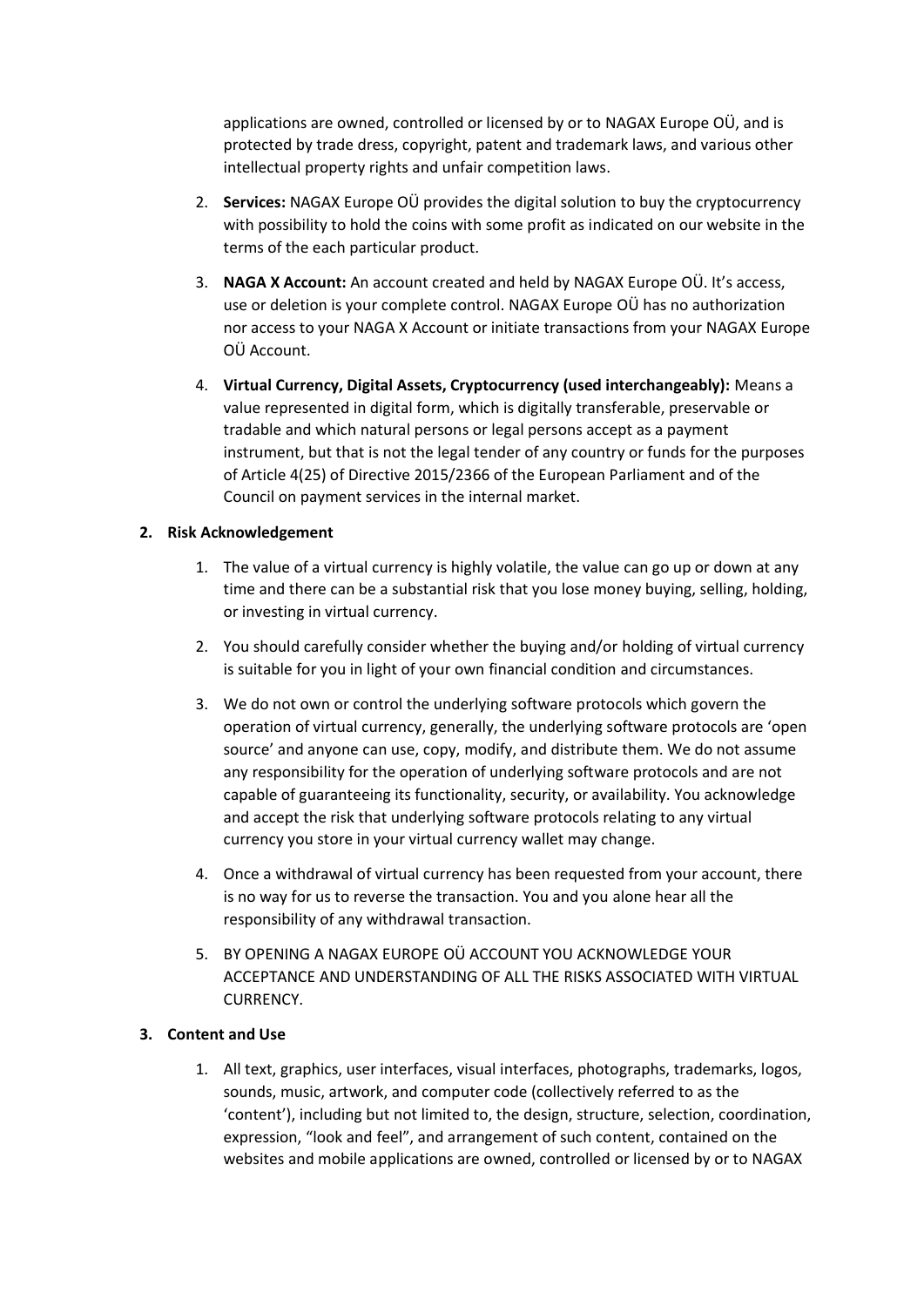Europe OÜ, and is protected by trade dress, copyright, patent and trademark laws, and various other intellectual property rights and unfair competition laws.

- 2. NAGAX Europe OÜ hereby grants you a personal, non-exclusive license to access our website and mobile applications and to use our Services solely to fulfill your operations in compliance with these Terms and Conditions.
- 3. You may not use the content or our services for any illegal purpose or another purpose not mentioned in these Terms and Conditions, nor permit any third party to use our services on your behalf nor use our services on behalf or benefit of any third party in any way whatsoever.
- 4. You as an individual user may maintain only one main account at any given time.
- 5. No part of the Content may be copied, reproduced, republished, uploaded, posted, publicly displayed, encoded, translated, transmitted or distributed in any way (including "mirroring") to any other computer, server, website or other medium for publication or distribution or for any commercial use or enterprise, without our express prior written consent.
- 6. You may use information purposely made available by NAGAX Europe OÜ for viewing on or downloading from our website provided that you do not remove any proprietary notice language in all copies of such documents; use such information only for your personal, non-commercial informational purpose; make no modifications to any such information; and, do not make any additional representations or warranties relating to such information.
- 7. You may not use any "deep-link", "page-scrape", "robot", "spider", or another automatic device, program algorithm, or methodology, or any similar or equivalent manual process, to access, acquire, copy or monitor any portion of our websites, mobile applications or Content, or in any way reproduce or circumvent the navigational structure or presentation of the websites, mobile applications, or any Content, to obtain or attempt to obtain any materials, documents, or information through any means not purposely made available through our services. NAGAX Europe OÜ reserves the right to block any such activity.
- 8. You may not attempt to gain unauthorized access to any portion or feature of our services, or any other systems or networks connected to our services or to any server thereto, by hacking, password "mining" or any other illegitimate and illegal means, including the use of virtual private networks or any other mechanism that would facilitate the prohibited use/access of the content or services.
- 9. You may not probe, scan or test the vulnerability of our services or any network connected to our services, nor breach the security or authentication measures. You may not reverse look-up, trace or seek to trace any information on any other user of or visitor to our websites or mobile applications, including any account on our websites or mobile applications not owned by you, to its source, or exploit any service or information made available or offered by or through our Services, in any way where the purpose is to reveal any information, including but not limited to personal identification or information, other than your own information, as provided for through our websites or mobile applications.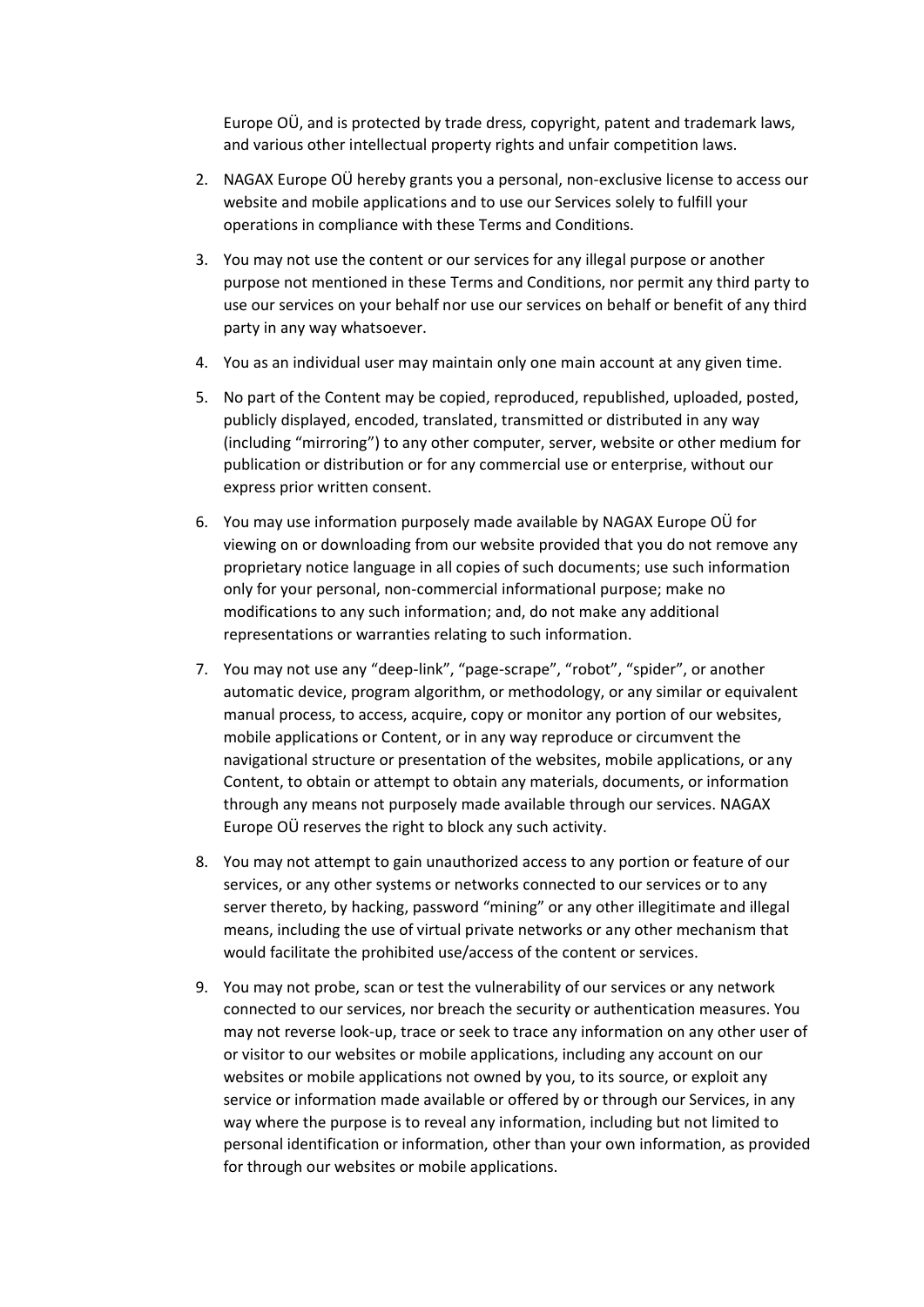- 10. You may not use any device, software or routine to interfere or attempt to interfere with the proper working of our services or any transaction being conducted on our websites or mobile applications. You may not forge headers or otherwise manipulate identifiers in order to disguise the origin of any message or transmittal you send to NAGAX Europe OÜ on or through our websites or mobile applications. You may not pretend that you are, or that you represent, someone else, or impersonate any other individual or entity. You may not use our services for any purpose that is unlawful or prohibited by these Terms and Conditions or to solicit the performance of any illegal activity which infringes the rights of NAGAX Europe OÜ or others.
- 11. You agree that NAGAX Europe OÜ may, in its sole discretion and without prior notice, terminate your access to its services and/or block your future access to your NAGAX Europe OÜ Account if it determines that you have violated these Terms and Conditions or other agreements which may be associated with your use of our Services. You also agree that any violation by you of these Terms and Conditions will constitute an unlawful and unfair business practice, and will cause irreparable harm to NAGAX Europe OÜ, for which monetary damages would be inadequate, and you consent to NAGAX Europe OÜ obtaining any injunctive or equitable relief that NAGAX Europe OÜ deems necessary or appropriate in such circumstances. These remedies are in addition to any other remedies NAGAX Europe OÜ may have at law or in equity.
- 12. You agree that NAGAX Europe OÜ may, in its sole discretion and without prior notice, terminate your access to the content or services, for cause, which includes, but is not limited to, requests by law enforcement or other government agencies, a request by you (self-initiated account deletions), discontinuance or material modification of the services, or unexpected technical issues or problems.
- 13. If NAGAX Europe OÜ does take any legal action against you as a result of your violation of these Terms and Conditions, NAGAX Europe OÜ will be entitled to recover from you, and you agree to pay, all reasonable legal fees and costs of such legal action, in addition to any other relief granted to NAGAX Europe OÜ. You agree that NAGAX Europe OÜ will not be liable to you or any third party for termination of your access to our services as a result of any violation of these Terms and Conditions.

#### **4. Services**

- 1. NAGAX Europe OÜ provides a solution where buyers of virtual currency can hold virtual currency and hold it with some profit.
- 2. For the provision of this software platform, NAGAX Europe OÜ charges the fees as described below and on NAGAX Europe OÜ website.
- 3. NAGAX Europe OÜ cannot guarantee on-time as there are external factors that may affect the continuous provision of the services. Nevertheless, NAGAX Europe OÜ exercises all efforts to offer a platform that runs 24/7.
- 4. Part of our service and responsibility to you is to maintain the safety of your account. We will generate an individual alphanumeric string that is associated with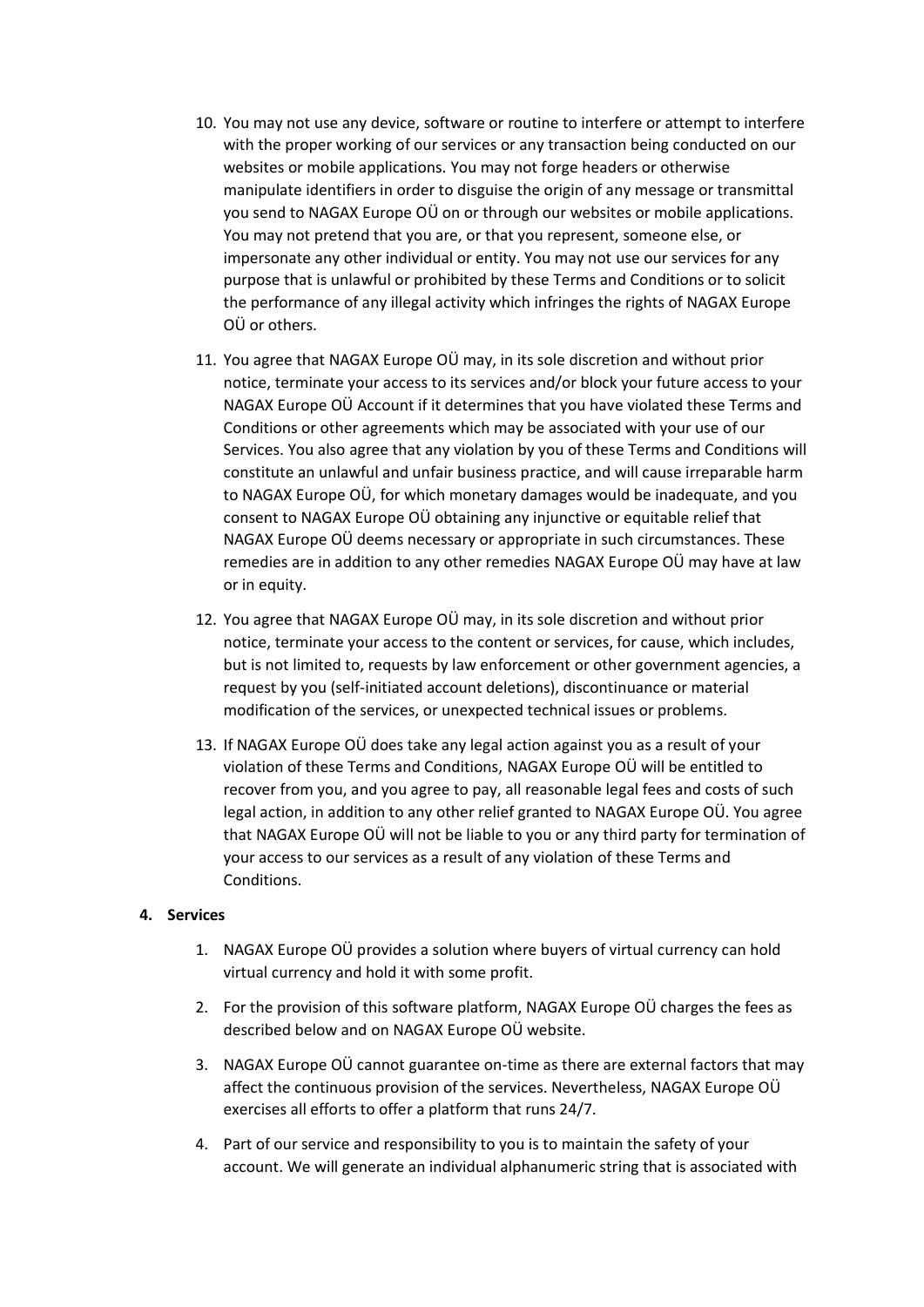the email address you provide, a Unique Identifier or UID (NAGAX Account) for every user upon sign-up.

- 5. We act as custodians of the virtual currency stored on your NAGAX Europe OÜ Account and are not permitted to access your NAGAX Europe OÜ Account nor to initiate any transactions to and from your NAGAX Europe OÜ Account. Any transactions are your sole responsibility.
- 6. You represent and warrant that you have full authority to enter into this Terms and Conditions; that you have not previously been suspended or removed from using our services; are not located in, under the control of, or a national or resident of any restricted location or where digital assets are prohibited by law or any country to which is under Sanctions of the Organization of Foreign Assets Control and/or the United Nations; that you are not identified as a "Specially Designated National". For any questions in this regard, you may contact [compliance@nagax.com](mailto:compliance@nagax.com)
- 7. Any misrepresentation or fraudulent use of a NAGAX Europe OÜ Account is considered a severe breach of these Terms and Conditions. In case we become aware or due to the trading activity it is demonstrated that the purpose of the NAGAX Europe OÜ Account is to conduct fraud, we will immediately suspend and block the NAGAX Europe OÜ Account. We reserve the right to take the necessary legal action against any parties to protect our rights, our users, and our resources.
- 8. We do not provide our Services in all markets and jurisdictions; we may restrict or prohibit the use of our Services in certain countries. NAGAX Europe OÜ currently does not provide services in the United States of America ("U.S.") and to any U.S. resident or national. We may restrict or prohibit the use of all or a portion of the Services from restricted locations, which at this time include Afghanistan, Albania, Barbados, Belgium,Burkina Faso, Cambodia, Canada (including Quebec), Cayman Islands, Central African Republic, Democratic People's Republic of Korea, Democratic Republic of the Congo, Haiti, Iran, Jamaica, Jordan, Libya, Mali, Morocco, Myanmar, Nicaragua, Pakistan, Panama, Philippines, Senegal, Somalia, South Sudan, Syria, Turkey, Uganda, United Kingdom and any other countries where the citizens have British proof of identity (i.e. British Virgin Island, Gibraltar, Isle of Man etc.), USA, Yemen, Zimbabwe.
- 9. We may, at our own discretion, restrict the number of accounts that you may hold, maintain or acquire. You are solely responsible for the password you assign to your account, for its security and protection from disclosure. You must promptly notify us if you discover or otherwise suspect any security breach related to your NAGAX Europe OÜ Account.
- 10. You are solely responsible for all the activities in connection with your use of the Services, through your NAGAX Europe OÜ Account and/or using your password, and for the security of your computer systems, and in no event shall NAGAX Europe OÜ be liable for any loss or damages relating to such activity. You should not create different accounts for your own use, any malicious, fraudulent, unfair or otherwise detrimental use of our platform may lead to an automatic suspension and/or termination of our Services.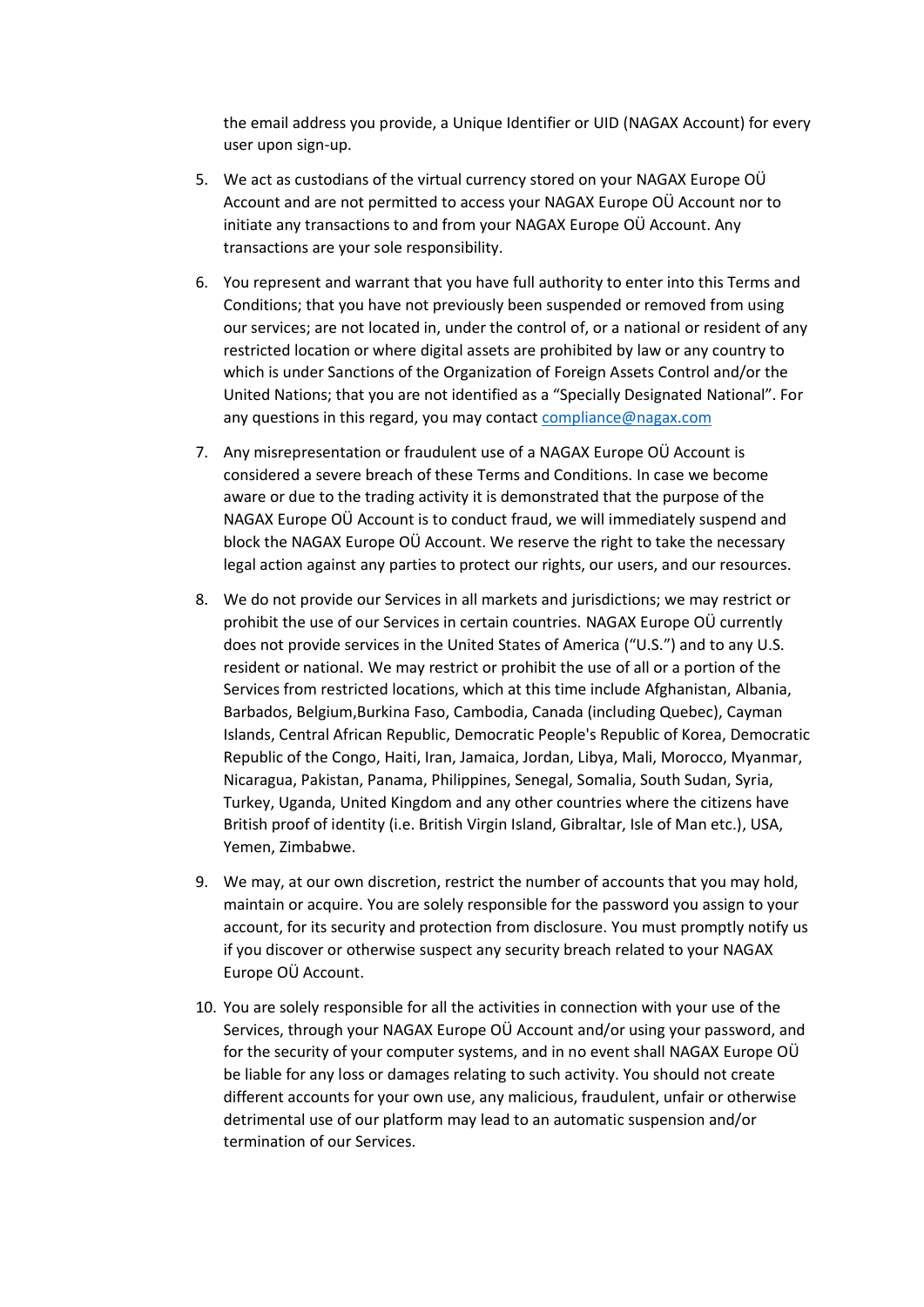11. Your trading history will be kept by us at all times throughout the validity of these Terms and Conditions and for a period of up to 5 years after you have closed your NAGAX Europe OÜ Account.

# **5. Account Verification**

- 1. To form a contract with you, we may be required to request some personally identifiable information from you.
- 2. By law, we are obliged to collect personally identifiable information from you as part of our Know-Your-Customer (KYC) and Anti-Money Laundering (AML) and Prevention of Terrorist Financing (TF) practices.
- 3. Before making any deposit onto your NAGAX Europe OÜ Account and at any time that we may deem necessary, we may will request certain personally identifiable information from you, which may include a self-portrait photo of you and/or holding a photo-government-issued-ID, payment bank card, and any other document/information that we consider necessary.
- 4. Any and all the information that you provide in order to open and operate your NAGAX Europe OÜ Account will be processed in accordance with our Privacy Policy. For any questions in this regard, you may contact [support@nagax.com](mailto:support@nagax.com) or [compliance@nagax.com](mailto:compliance@nagax.com)

## **6. Deposits and Withdrawals**

- 1. You may fund your NAGAX Europe OÜ Account by depositing digital assets and/or fiat currency via a bank card or wire deposit.
- 2. Deposits of digital assets might not be immediately reflected on your balance as the transfer of digital assets is dependent on a certain blockchain and may need a certain amount of 'confirmations' in order to reach NAGAX Europe OÜ.
- 3. Deposits of fiat currency via bank card or wire deposit might not be immediately reflected on your balance as the transfer of fiat currency involves financial institutions and corresponding banking that is out of the control of NAGAX Europe OÜ.
- 4. You may withdraw digital assets to the wallets of your choice, NAGAX Europe OÜ will not be responsible for the wallets to which you chose to send digital assets. You acknowledge that you understand that transferring digital assets out of NAGAX Europe OÜ is an irreversible operation.

# **7. Fees**

1. The fees for each particular product are indicated on the NAGAX Europe OÜ website and subject to change. All current fees are indicated on the NAGAX Europe OÜ website aton the Earn page.

Cryptocurrency withdrawals are subject to risk management analysis. According to the level of risk, we may increase or decrease the withdrawal fee.

# **8. Activity**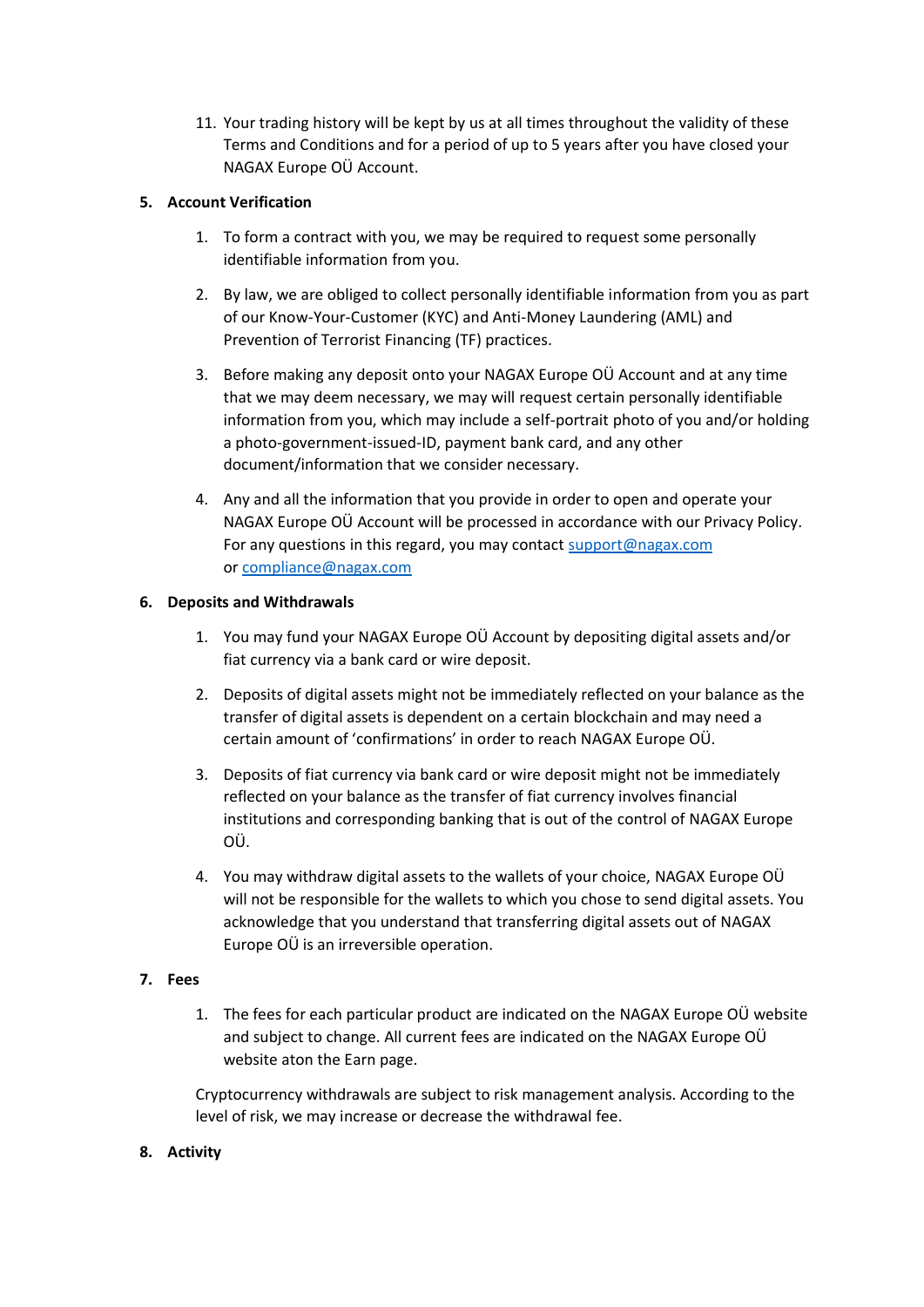- 1. Our Services are delivered on an "as-is" and "as-available" basis. NAGAX Europe OÜ disclaims any and all liability from events out of our control, such as transactions processed through the blockchain for a particular digital asset. You acknowledge and accept that any transaction made on the blockchain is irreversible, you are solely responsible to insert the correct wallet information for transfers of digital assets in and out of our Services.
- 2. You assume total responsibility for your use of our Services, your activities, orders, transactions, submitted documentation, and overall behaviour. Your only remedy against NAGAX Europe OÜ for dissatisfaction with our Services is to stop using our Services. This limitation of relief is a part of the bargain between you and NAGAX Europe OÜ.
- 3. All the orders will be entered into on an execution-only basis and NAGAX Europe OÜ shall not be deemed to have made any recommendation to you, advise on the merits of any purchase or sell order, or assess the suitability of any order for you, NAGAX Europe OÜ will not assume any liability in this respect. By using our Services, you express your acknowledgment of the risks and NAGAX Europe OÜ is entitled to assume that you have sufficient experience and knowledge to understand the risks involved in each order you enter into.
- 4. On the occurrence of an event of default, we may specify a date for the termination and liquidation of all the active orders (the "Liquidation Date"). On or before the Liquidation Date, you are obligated to make any further payments under your active orders. NAGAX Europe OÜ may, otherwise, liquidate any open position you hold to cover the necessary payments due.
- 5. In case your activity is unusual or abnormal, NAGAX Europe OÜ, in its sole discretion, is entitled to stop processing your transactions until clarifying the situation, asking for further verification, or any other necessary documentation that it may be required by law or agreements with counterparties, such as, but not limited to, payment processing partners, financial institutions or others.
- 6. In case your activity is such that might reasonably be considered as abusive or is adopting trading strategies aimed at exploiting misquotations or is generally deemed to be acting in bad faith or attempting to abuse the information or facilities available through our Services (commonly known as "sniping") NAGAX Europe OÜ is entitled to suspend its Services indefinitely, including the permanent closing of the account.
- 7. You are strictly prohibited to perform "self-trading" (or "wash-trading") actions. NAGAX Europe OÜ system will identify when this type of action occurs and your account will be penalized with an automatic transaction fee on the value of each transaction that is deemed to have been "self-traded". We reserve the right to suspend access to our Services.
- 8. NAGAX Europe OÜ has no tolerance for users publishing malicious, abusive, or objectionable content of any sort. We reserve the right to ban users who do not follow this term.